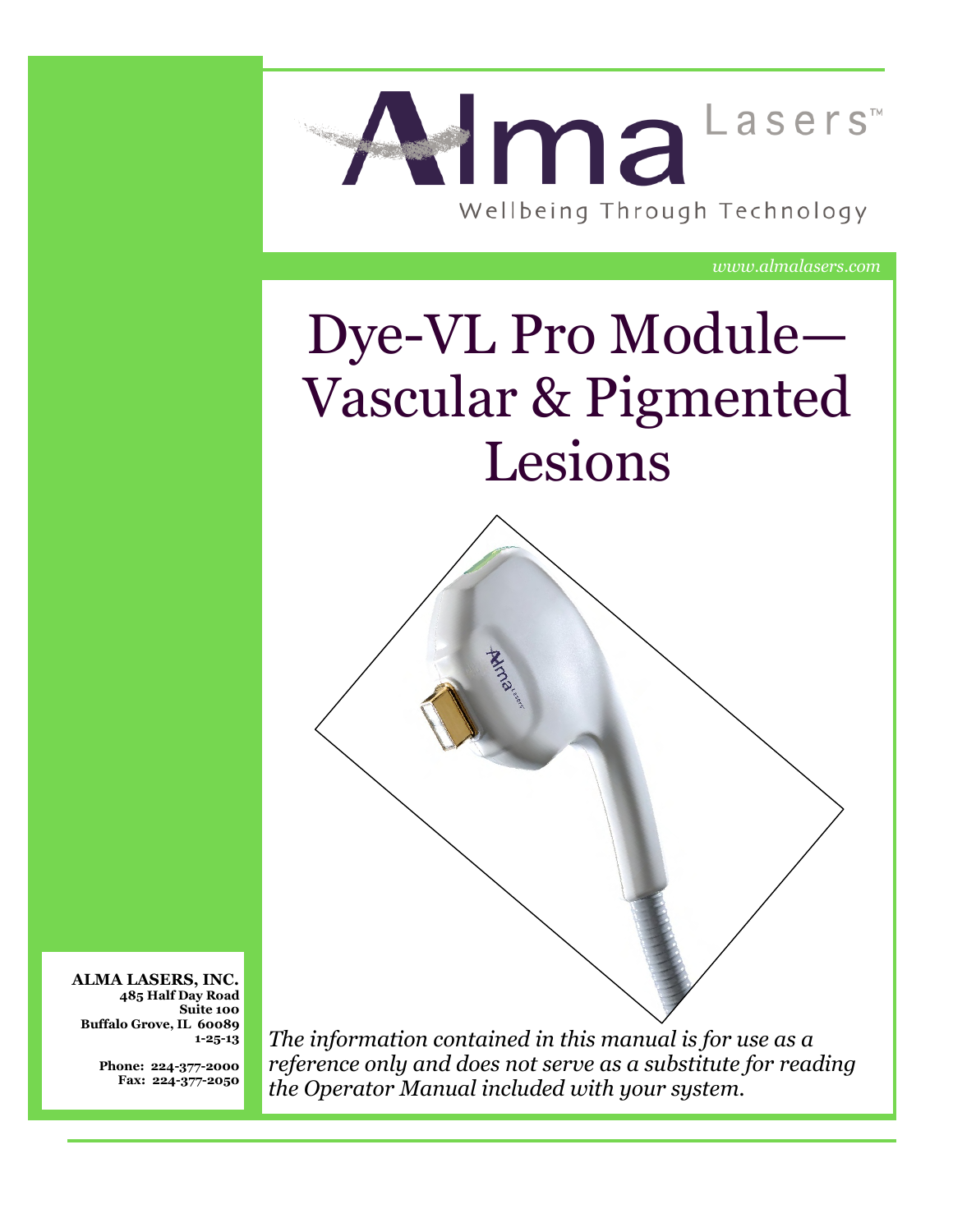## *Table of Contents*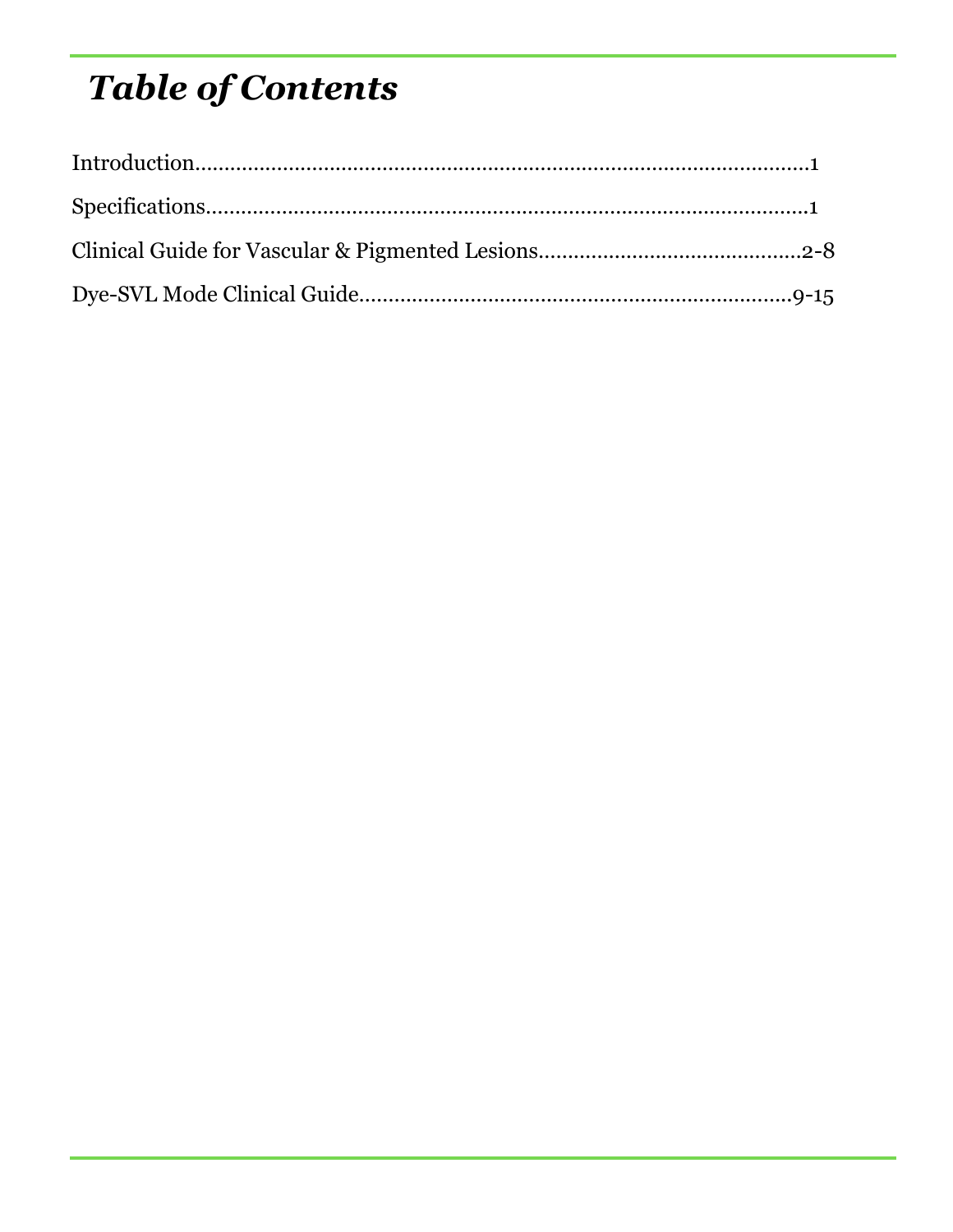#### *Introduction*

The **Dye-VL Pro** module has a high-power targeted phototherapy module for non-invasive treatment of vascular and pigmented lesions. The Dye-VL Pro module allows treatment of a broad spectrum of vascular imperfections be selectively targeting oxyhemoglobin, deoxyhemoglobin and melanin.

The Dye-VL Pro module may be operated in two separate modes: **Dye-VL** (default mode) and **Dye-SVL**.

The Dye-VL Pro module has a light green identification section.

## *Dye-VL Pro Module Specifications*

- **Light Source:** Pulsed light with AFT and EDF
- **Spectrum:** 500 500 mm
- ◆ Treatment Area (spot size): 3 cm<sup>2</sup>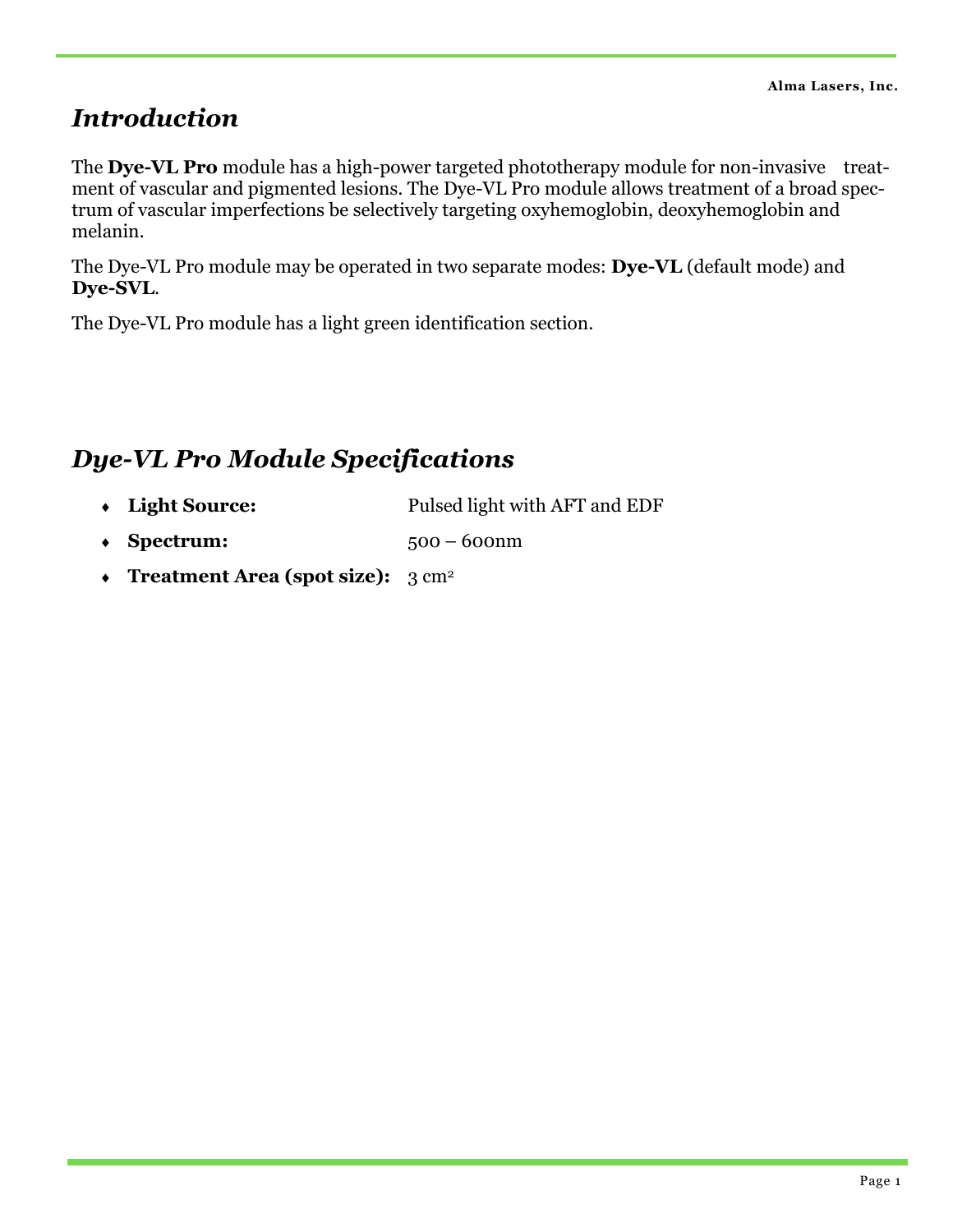## *Dye-VL Pro Clinical Guide for Vascular & Pigmented Lesions*

The treatment of vascular lesions with the Harmony<sup>XL</sup> system can be performed using the Dye-VL Pro 500-600nm (light green color code) module.

The Dye-VL Pro module is indicated for vascular lesions and pigmented lesions.



## *Indications for Use*

The Advanced Fluorescence Technology (AFT) 500-600 nm Dye-VL Pro module is indicated for:

- The treatment of benign pigmented epidermal lesions including dyschromia, hyperpigmentation, melasma and ephelides (freckles), lentigines, nevi, melasma, and café-au-lait macules.
- The treatment of benign cutaneous vascular lesions including port wine stains, hemangiomas, facial, truncal and leg telangiectasias, rosacea, erythema of rosacea, angiomas and spider angiomas, poikiloderma of Civatte, leg veins and venous malformations.
- Use on skin types (Fitzpatrick I-IV)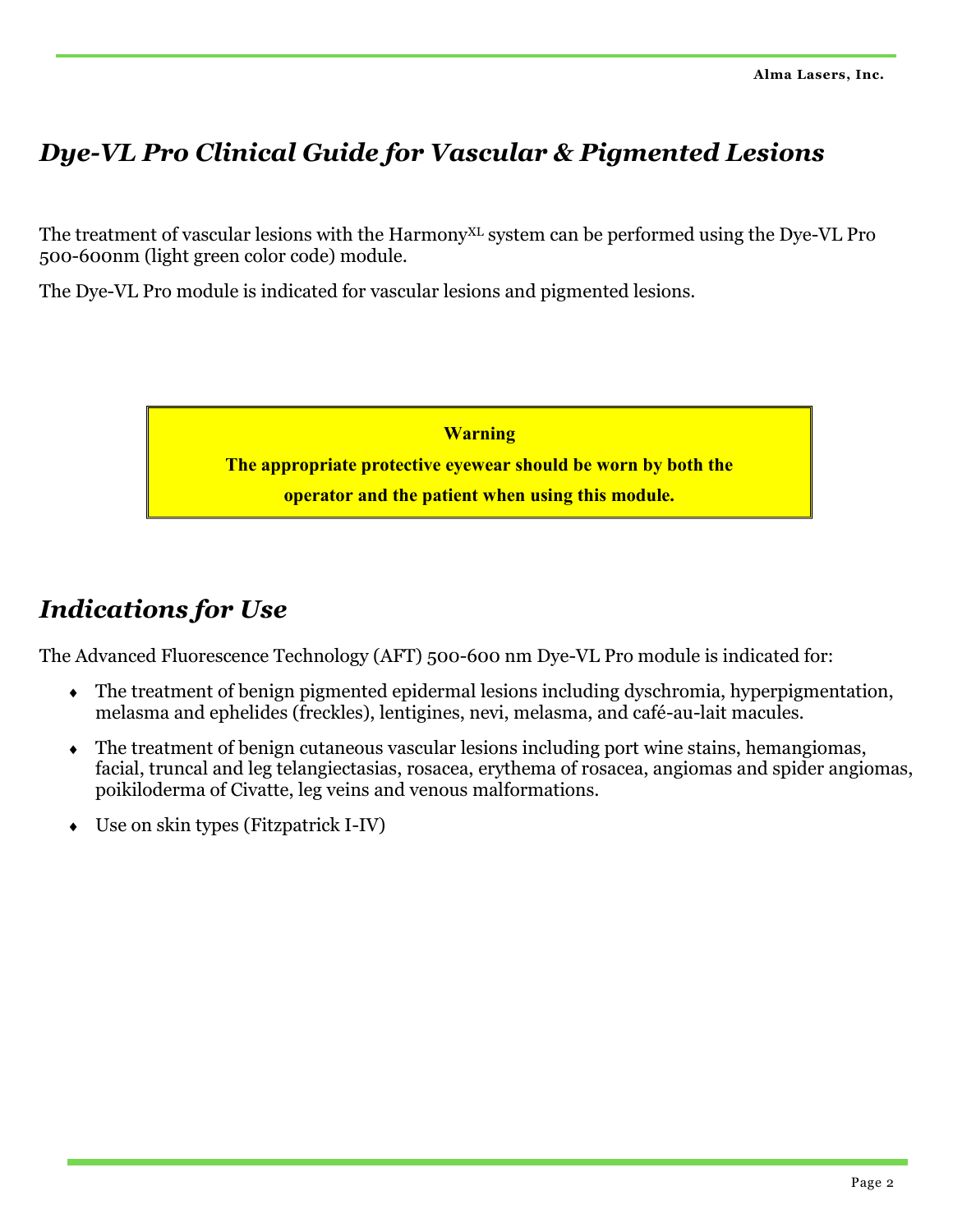## *Contraindications*

- Tanned skin (active tan) through sun exposure or tanning bed use in the previous 30 days
- Hypopigmentation (Vitiligo)
- Any inflammatory skin condition e.g. eczema, active herpes simplex, etc. at the treatment site
- Skin cancer or any other cancer and/or any cancer drug therapy (such as Ducabaxine, Fluorouracil, Methotrexate, etc.)
- $\leftrightarrow$  History of keloid scarring
- Epilepsy
- St. John's Wort (herbal remedy) for depression in the past 3 months (because of increased photosensitivity)
- $\bullet$  Isotretinoin Roaccutane in the previous 3-6 months
- $\overline{\bullet}$  Tretinoin Retin A in the last 2 weeks
- Pregnancy; until menstruation returns and end of breast feeding
- Diabetes (because of increased possible photosensitivity and poor wound healing)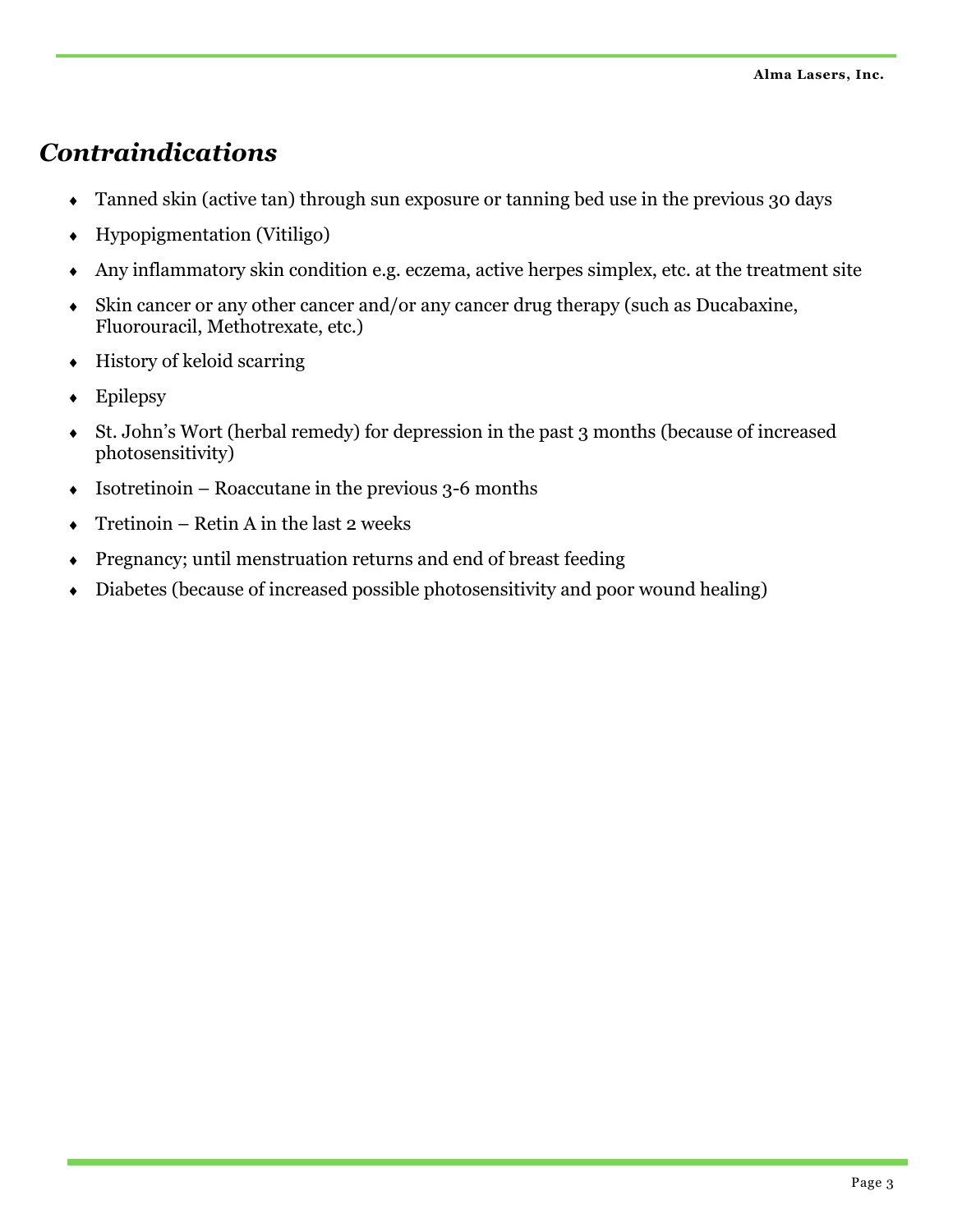#### *Pre-Treatment*

#### *Assessing the Condition*

The treatment parameters for any given skin condition depend on the skin type and the lesion type, depth and density.

In principle, treat the larger vessels first and only after they are closed proceed to treat the smaller vessels. This avoids refilling the small vessels by the larger, intact feeders.

#### *Preparing the Lesion for Treatment*

If the lesion is smaller than the light guide's footprint, use the template provided by Alma Lasers to protect collateral tissue surrounding the lesion. To use the template, select a suitable pre-cut hole so that only the lesion area is fully exposed to the margin. Place the template on the treatment site and cover it with a thin layer of gel (underneath and on top of the template) before treatment.

#### *Skin Test*

Always perform a skin test on the intended treatment area before the first treatment session with the cooling mode On and according to the following parameters:

#### *Vascular & Pigmented Lesions Skin Test Parameters*

| Fitzpatrick<br><b>Skin Type</b> | <b>Module</b>                                    | <b>Pulse Width</b><br>(msec) | <b>Fluence</b><br>(J/cm <sup>2</sup> ) | <b>Waiting</b><br>Period |
|---------------------------------|--------------------------------------------------|------------------------------|----------------------------------------|--------------------------|
| $I - II$                        | Dye-VL Pro 500-600nm<br>(light green color code) | 10, 12                       | $10 - 12$                              | 30 min                   |
| Ш                               | Dye-VL Pro 500-600nm<br>(light green color code) | 10,12                        | $8 - 10$                               | 30 min                   |
| IV                              | Dye-VL Pro 500-600nm<br>(light green color code) | 12, 15                       | $5 - 6$                                | $24 - 48$<br>hours*      |

*(\*) It is imperative to wait 48 hours*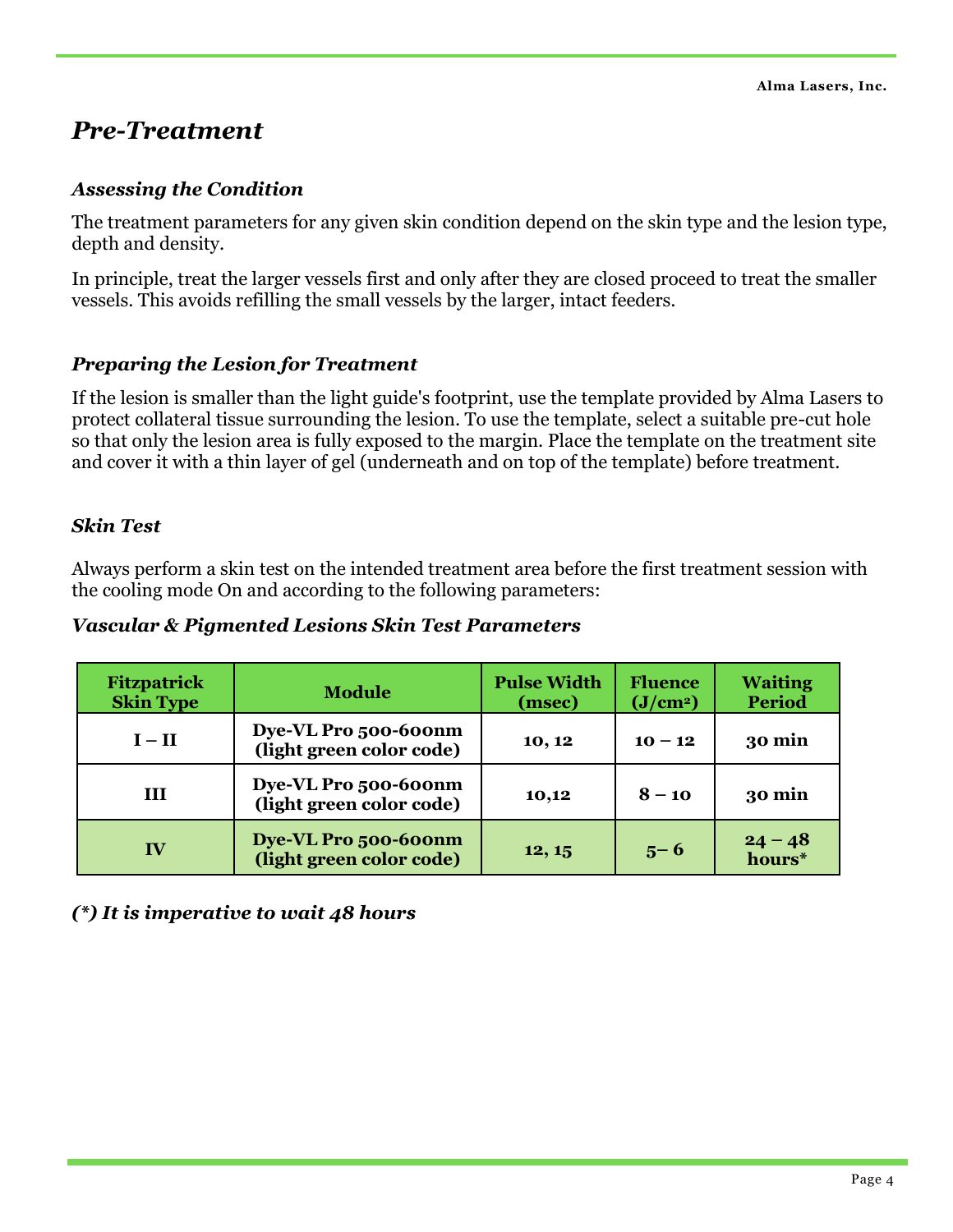## *Treatment Vascular Lesions*

- The Dye-VL Pro cooled module will treat vessels up to < 1mm.
- Treatment is applied perpendicular to the target and a second pass is usually recommended once appropriate safe settings are found. Do not stack pulses.
- $\bullet$  Treatment can begin after the module has been connected to the Harmony<sup>XL</sup> system and the treatment parameters (fluence and timer interval) are selected according to the Skin Test parameters.
- Clean the skin to remove perfumes, cosmetics and sunscreens.
- Apply a thin layer (usually 1mm thick and 2mm for darker skin types) of refrigerated cooling gel to the treatment site. This aids skin cooling during the pulse sequence and improves coupling of the light into the skin and additional comfort to the customer during treatment.
- Cooling means, such as small ice packs or forced cold air/Zimmer are recommended (i.e., posttreatment).

**Caution** 

Do not treat a vascular lesion through a tattoo or a pigmented lesion that has not been examined by a physician. Any hair covering a vascular lesion must be removed before treatment*.*

- Place the module's lightguide perpendicular to the skin and touch the gel with the lightguide. Do not apply pressure (the lightguide should gently touch the skin).
- It is best not to overlap treatment spots by more than 10%, but if overlapping does occur wait at least one minute between pulses on the same spot.
- $\bullet$  Set the initial fluence parameter according to the skin test results.
- Trigger a light pulse by pressing the footswitch.
- Wipe off the gel and examine carefully. Remember: darker skin types take longer to respond than lighter skin types. The desired effect is darkening of the vessel due to blood coagulation and erythema and/or edema along the vessel, indicating a stimulated immune reaction, without changes in the surrounding epidermis.
- If, along with a good response in the vessel, adverse skin effects occur (such as excessive reddening or swelling in the shape of the lightguide), reduce the fluence by 10-20%.
- If the skin shows no adverse effects and changes observed in the vessel are unsatisfactory you should increase the fluence by 10-20% and test again.
- To maximize the cooling/coupling properties of the applied gel, make sure to apply the gel immediately before treatment. After treatment, remove the gel from the treated areas. Do not reuse gel.
- After treatment, it is recommended to cool the area immediately.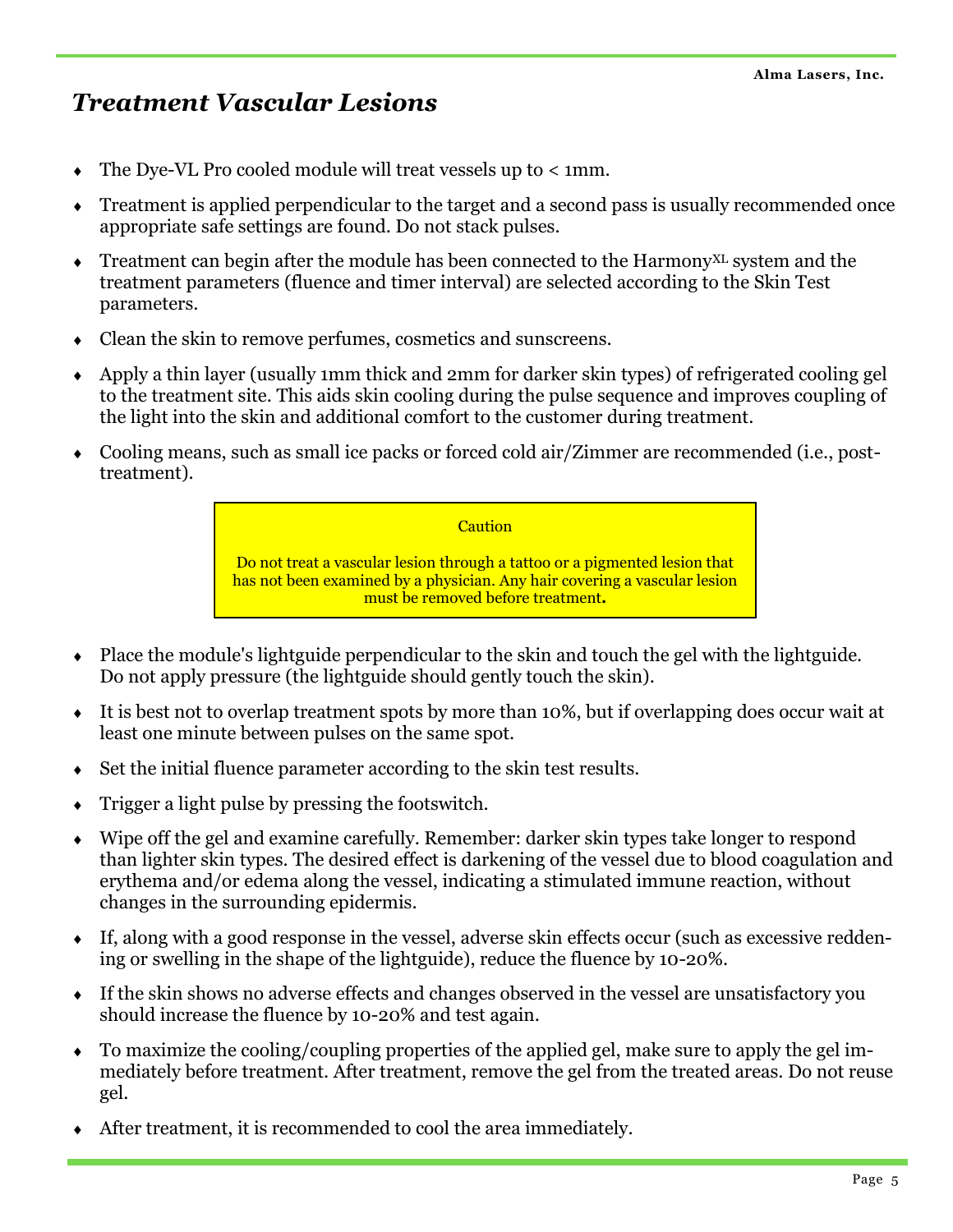## *Treatment Pigmented Lesions*

Treatment can begin after the module has been connected to the Harmony<sup>XL</sup> system and the treatment parameters (fluence and pulse width) are selected according to the Skin Test parameters .

- Clean the skin to remove perfumes, cosmetics and sunscreens.
- Apply a thin layer (usually 1mm thick and 2mm for darker skin types) of refrigerated cooling gel to the treatment site. This aids skin cooling during the pulse sequence and improves coupling of the light into the skin and additional comfort to the customer during treatment.
- Other cooling means, such as small ice packs or forced cold air/Zimmer are also recommended (i.e., post-treatment).
- Place the module's lightguide perpendicular to the skin and touch the gel with the lightguide. Do not apply pressure (the lightguide should gently touch the skin).
- It is best not to overlap treatment sites by more than 10%, but if overlapping does occur wait at least one minute between pulses over the same spot.
- Set the initial fluence parameter according to the skin test results.
- Trigger a light pulse by pressing the footswitch.
- Wipe off the gel and diagnose carefully. Remember: darker skin types take longer to respond than lighter skin types. The desired "positive" effect is to observe a change in lesion color (graying or darkening for brown pigment) or morphological changes (superficial texture change to the lesion), without changes in the surrounding epidermis.
- If, along with a positive response in the lesions, adverse skin effects occur (such as excessive reddening or swelling in the shape of the lightguide), you should reduce the fluence by 10-20%.
- If the skin shows no adverse effects and changes observed in the lesions are unsatisfactory, you should increase the fluence by 10-20%.
- To maximize the cooling/coupling properties of the applied gel, make sure to apply the gel immediately before each pass/treatment. After treatment, remove the gel from treated areas. Do not reuse gel.
- After treatment, it is recommended to cool the area immediately.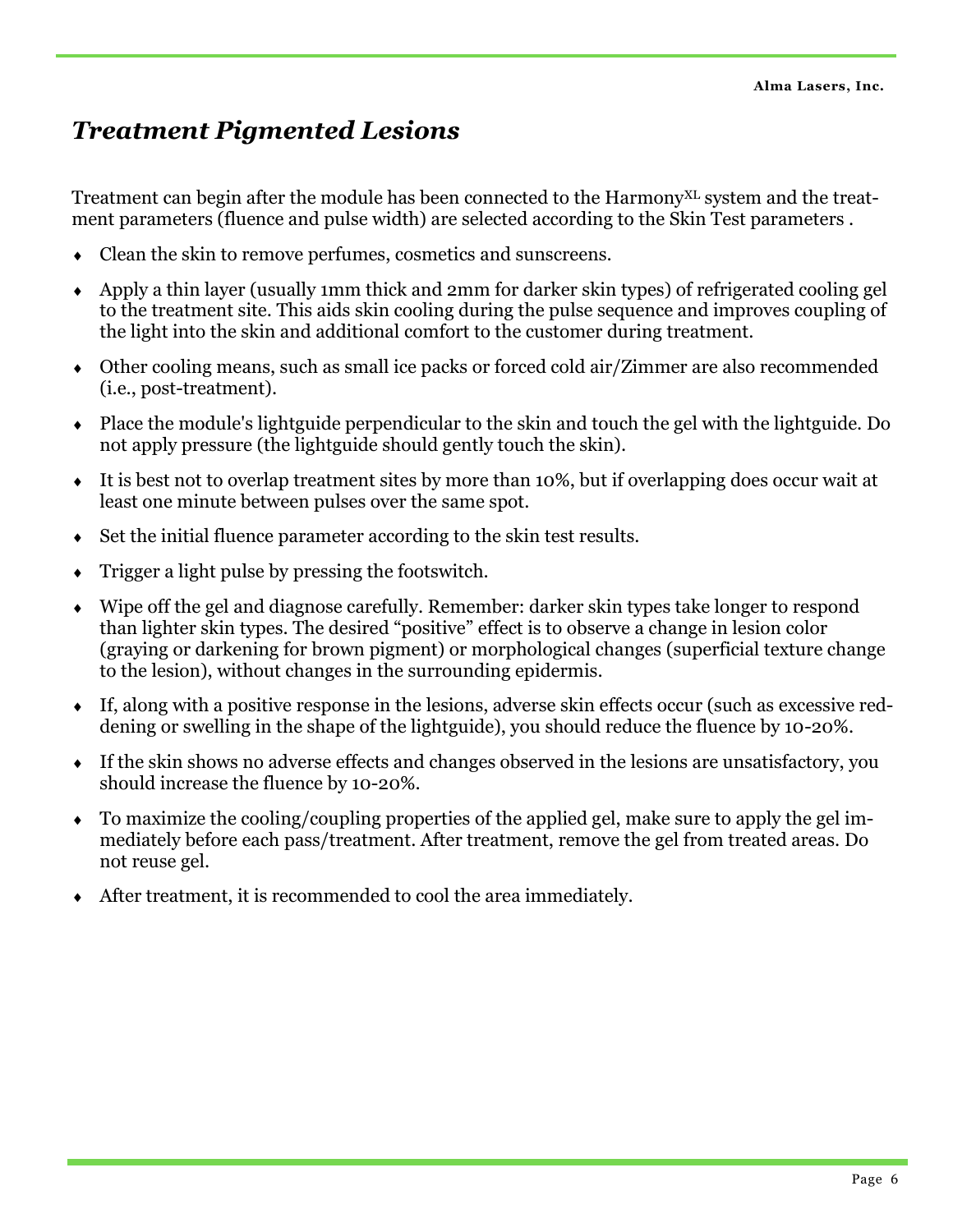| <b>Fitzpatrick</b><br><b>Skin Type</b> | <b>Module</b>                                    | <b>Pulse Width</b><br>(msec) | <b>Fluence (J/</b><br>$\text{cm}^2$ ) | <b>Waiting</b><br><b>Period</b> |
|----------------------------------------|--------------------------------------------------|------------------------------|---------------------------------------|---------------------------------|
| $I - II$                               | Dye-VL Pro 500-600nm<br>(light green color code) | 10, 12                       | $10 - 13$                             | Spot test<br>30 min             |
| III                                    | Dye-VL Pro 500-600nm<br>(light green color code) | 10,12                        | $8 - 11$                              | Spot test<br>$30 \text{ min.}$  |
| IV                                     | Dye-VL Pro 500-600nm<br>(light green color code) | 12, 15                       | $5 - 7$                               | Spot test<br>$24 - 48$ hrs.     |

#### *Suggested Setup Parameters for Vascular & Pigmented Lesions*

*Ultrasonic gel must be applied to the skin.*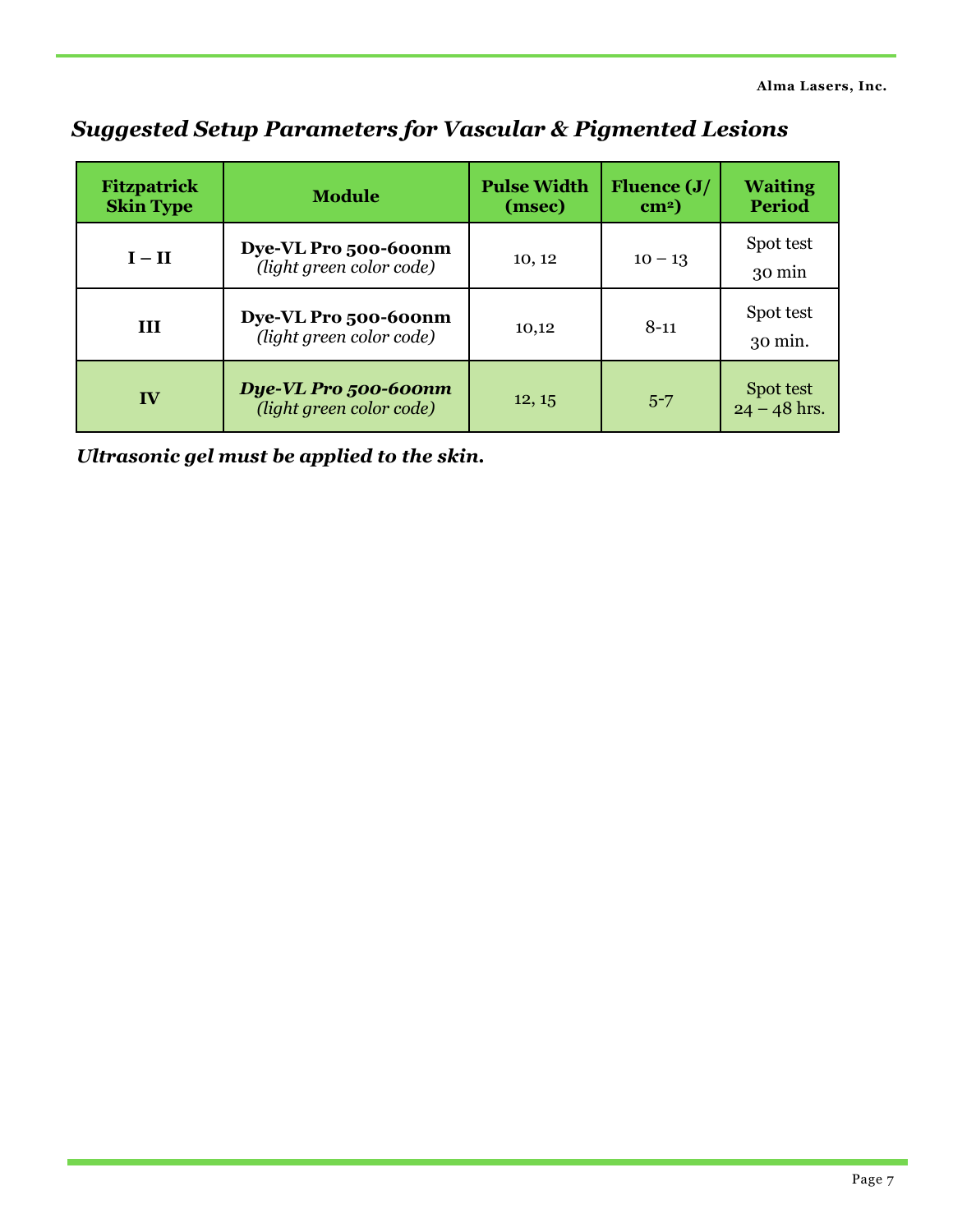## *Follow-up*

Measures presented below are only the manufacturer's recommendations for follow-up. They may serve as a basis for defining your treatment regimen.

- Within three weeks after the treatment customers should return for examination of the treatment site and for additional treatment, if necessary.
- If no additional treatment is necessary, customers should return for an additional examination two months later.
- $\bullet$  In case of a partial clearance of the lesion, the treatment should be continued using the same parameters and the customer should return for examination and for additional treatment, if necessary after three weeks.
- If no change in the lesion is noted, fluence should be increased by at least 10%.
- Intervals between treatments can be increased in successive treatments.
- Treatment is complete when satisfactory results are obtained.
- Patients should be instructed to avoid sun exposure after and in between treatments.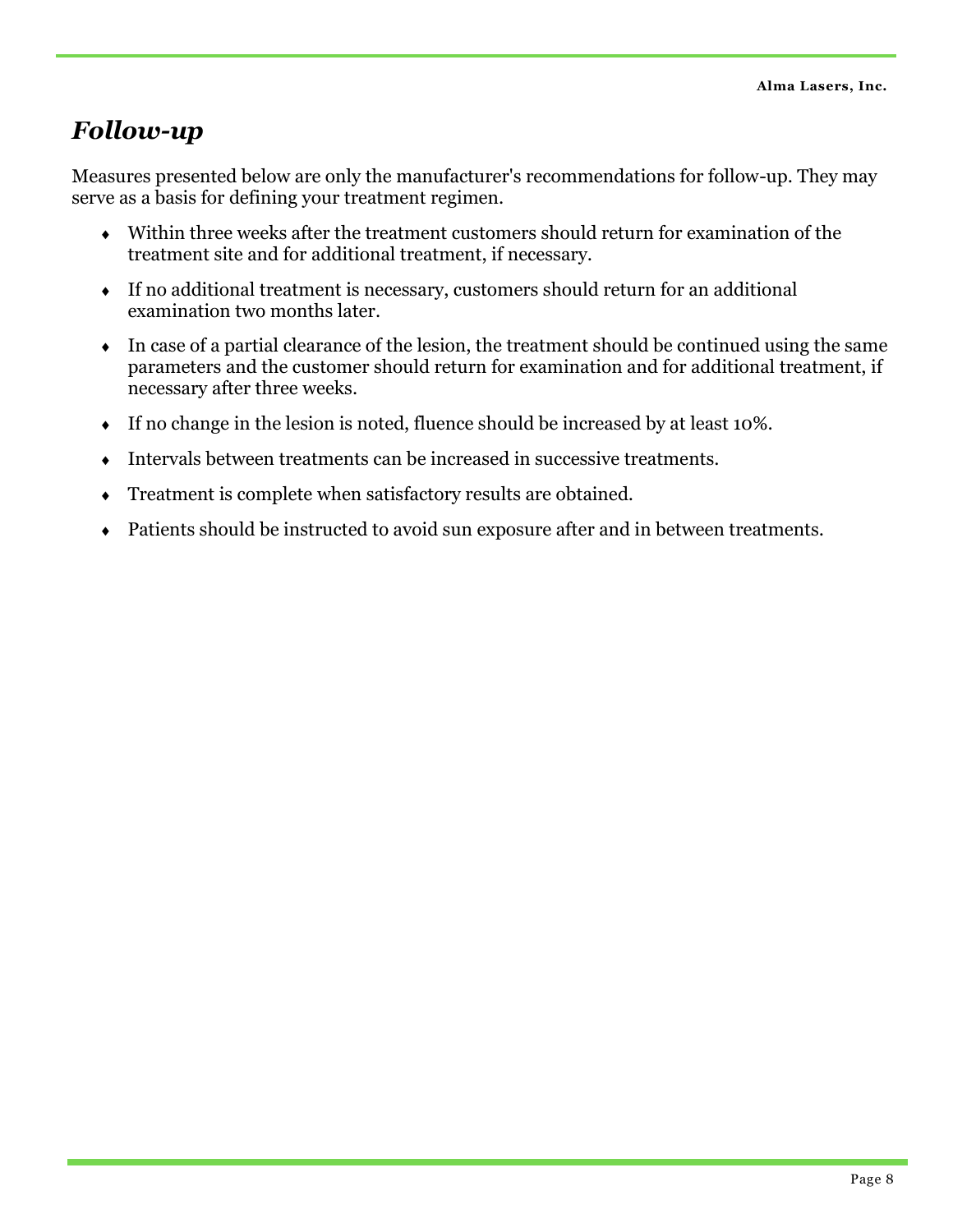## *Dye-SVL Mode Clinical Guide (In-Motion & Stationary)*

The Skin Rejuvenation application of the Harmony<sup>XL</sup> system is performed using the Dye-VL Pro (green color code) module in Dye-SVL mode.

> *Warning* **The appropriate protective eyewear should be worn by both the operator and the customer when using this module.**

## *Indications for Use*

The Dye-VL Pro module in Dye-SVL mode is indicated for:

- The treatment of benign cutaneous vascular lesions including port wine stains, hemangiomas, facial, truncal and leg telangiectasias, rosacea, erythema of rosacea, angiomas and spider angiomas, poikiloderma of Civatte, leg veins and venous malformations.
- Use on skin types (Fitzpatrick I-IV).

## *Contraindications*

- Hypopigmentation (Vitiligo)
- Any inflammatory skin condition e.g. eczema, active herpes simplex, etc. at the treatment site
- Skin cancer or any other cancer and/or any cancer drug therapy (such as Ducabaxine, Fluorouracil, Methotrexate, etc.)
- $\leftrightarrow$  History of keloid scarring
- Epilepsy
- St. John's Wort (herbal remedy) for depression in the past 3 months (because of increased photo sensitivity)
- $\bullet$  Isotretinoin Roaccutane in the previous 3-6 months
- Retin A in the last 2 weeks
- $\leftarrow$  Pregnancy (including IVF)
- Diabetes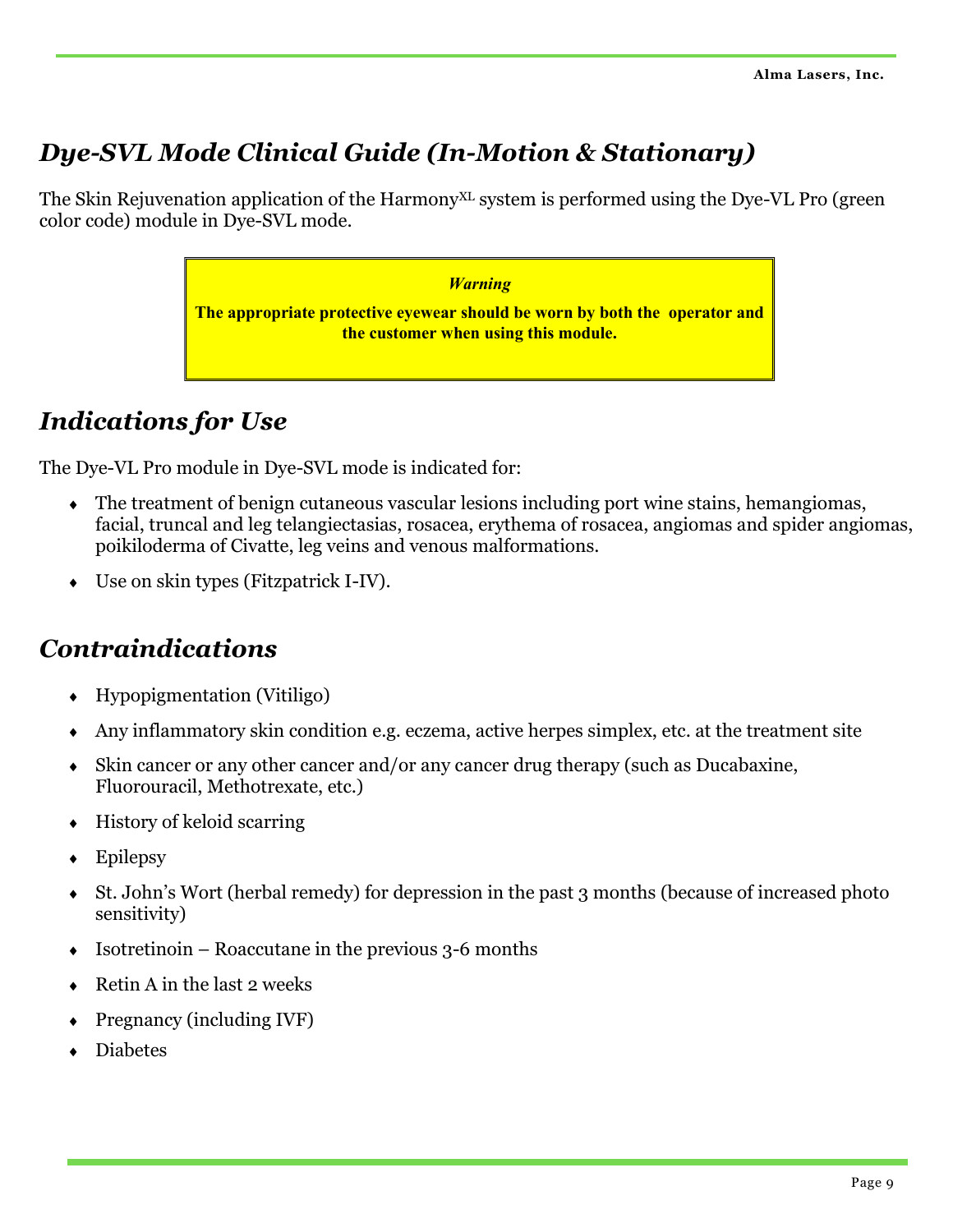#### *Dye SVL Module Operation*

The Dve-VL Pro module in Dve-SVL mode may be operated with 3 different time intervals: 1, 3 and 30 seconds.

In the 1-second and 3-second intervals, the module is used employing the **Stationary** technique. In the 30-second interval, the module is used employing the **In-Motion** technique. The 1-second and 3 second intervals are used on small areas where you want to treat localized, small, superficial pigmented or vascular lesions (i.e., back of the hand or upper lip). The 30-second interval is used on large areas where you want to treat signs of photodamage/ photoaging irregularities (dyschromia, lentigines, freckles, etc.).

The Dye-VL Pro module incorporates thermo-electric coupling (TEC) technology; the module can be operated in two conditions: **Cooling On** (default) and **Off**.

The module spot size is 3cm<sup>2</sup> and the pulse repetition rate is fixed at 3 Hz. The total energy delivered at any given time interval is expressed in kilojoules (**kJ**).

Ultrasonic gel should be used in both **Stationary** and **In-Motion** techniques*.*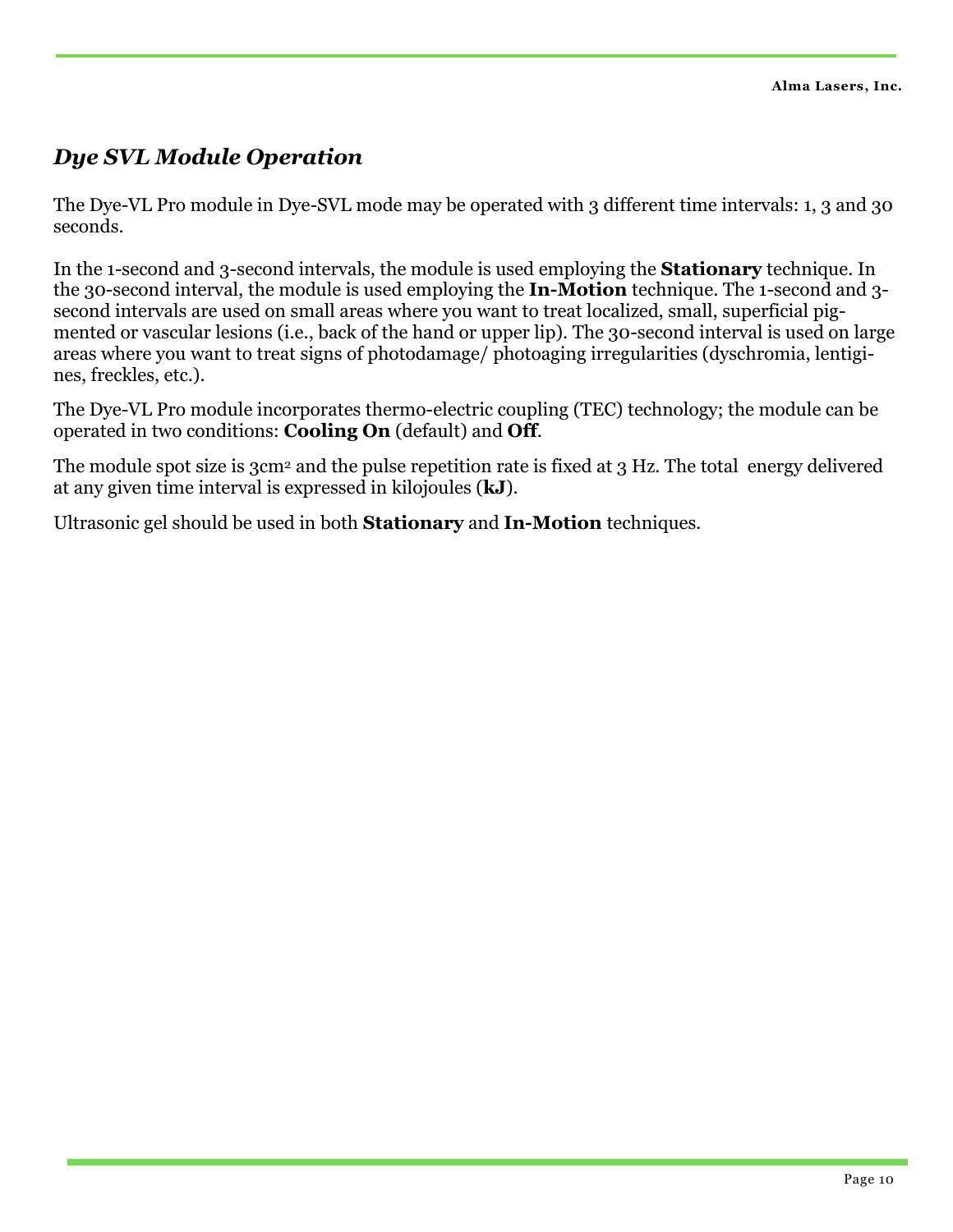#### *Pre-Treatment*

#### *Assessing the Condition*

The treatment parameters for any given skin condition depend on the skin type and the lesion type, depth and density.

#### *Skin Test*

Always perform a skin test on the intended treatment area before the first treatment session, with the **Cooling** mode **On** and according to the following parameters:

#### *Dye-SVL Skin Test Parameters (30 second intervals)*

| <b>Skin Type</b><br>(Fitzpatrick I-VI) | Fluence $(J/cm2)$ | <b>Cooling</b><br>$(On/Off)$ <sup>*</sup> | <b>Total Energy</b><br>$(kJ)$ ** |
|----------------------------------------|-------------------|-------------------------------------------|----------------------------------|
| $I - II$                               | $3 - 4$           | On                                        | $2.4 - 3.2$                      |
| III                                    | $2 - 3$           | On                                        | $1.6 - 2.4$                      |
| IV                                     | $\mathbf{2}$      | On                                        | 1.6                              |

The 1-second and 3-second time intervals are indicated for the **Stationary** technique

- (\*) Ultrasonic gel must be applied to the skin in both Cooling **On** or **Off** modes
- (\*\*) The total energy is adjusted for 10x10 cm (100cm2) area.

*Important*: a thin coat of ultrasonic gel must be applied on the skin for ALL skin types.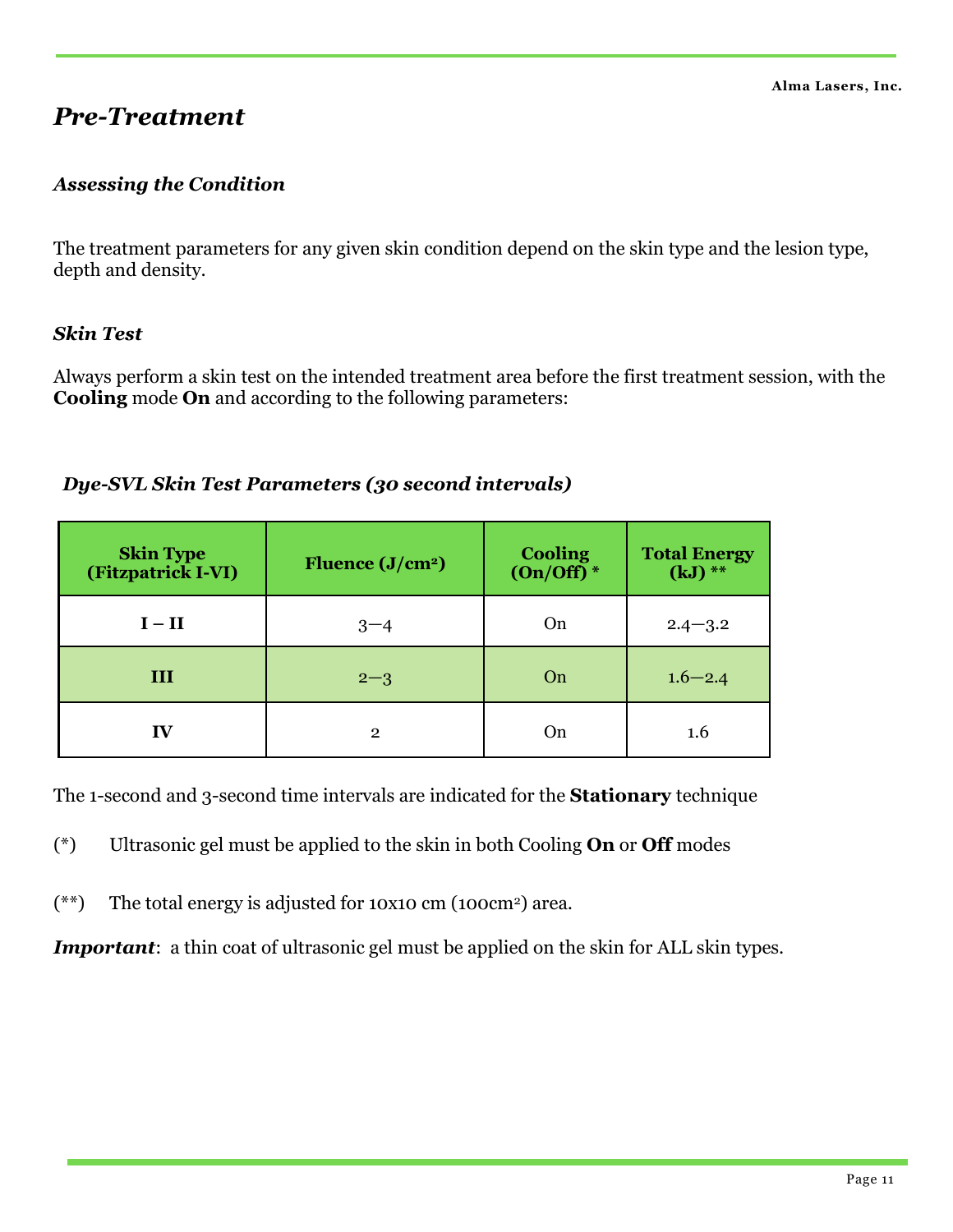## *Treatment Dye-SVL Mode (In-Motion)*

#### **Treatment can begin after the Dye-VL Pro module has been connected to the HarmonyXL system and the treatment parameters selected (fluence).**

- Clean the skin to remove perfumes, cosmetics and sunscreens.
- Provide appropriate eye protection  $(OD>5)$  goggles for the customer and the operating staff in the enclosed treatment room.
- Apply a thin layer (usually 1-2mm thick for all skin types) of refrigerated cooling gel to the treatment site. The gel will provide: a) a thermal sink for the absorbed and reflected energy, thus providing some cooling to the skin itself; b) comfort to the customer during treatment and; c) friction reduction/lubrication during the In-Motion technique.
- Set the initial fluence parameter according to the skin test results.
- Apply the **In-Motion** technique:
	- Move the module on the surface of the skin and, only when the module is in full contact and "in-motion", then trigger the footswitch.
	- Move the module in continuous linear or circular motions, to cover the entire grid area. This repeated pattern may last several minutes, depending on the recommended total energy (**kJ**).
	- After completing a single interval, raise the module from the skin, re-position at the point where you began treatment in this grid and repeat another interval on the entire area.
	- After completing the recommended number of intervals, move to the contra-lateral side and repeat as above.
- In most cases, operation time intervals should be set for 30 seconds for large areas; the 1-second and 3-second intervals should be selected for small areas on the face, chest or back (using the Stationary technique rather than the In-Motion technique).
- Place the module perpendicular to the skin, pressed lightly to the skin surface.
- Perform the recommended cycles on the right and left side of the face. Repeat the intervals on each side.
- End-points: mild-to-moderate erythema for skin types I-IV.
- If adverse reactions are observed from the prior treatment, the next treatment may be skipped or the dose reduced until the symptoms resolve.
- It is recommended to cool the area immediately after the treatment.

*Note*

**Always perform a skin test on the intended treatment area during the first treatment session.**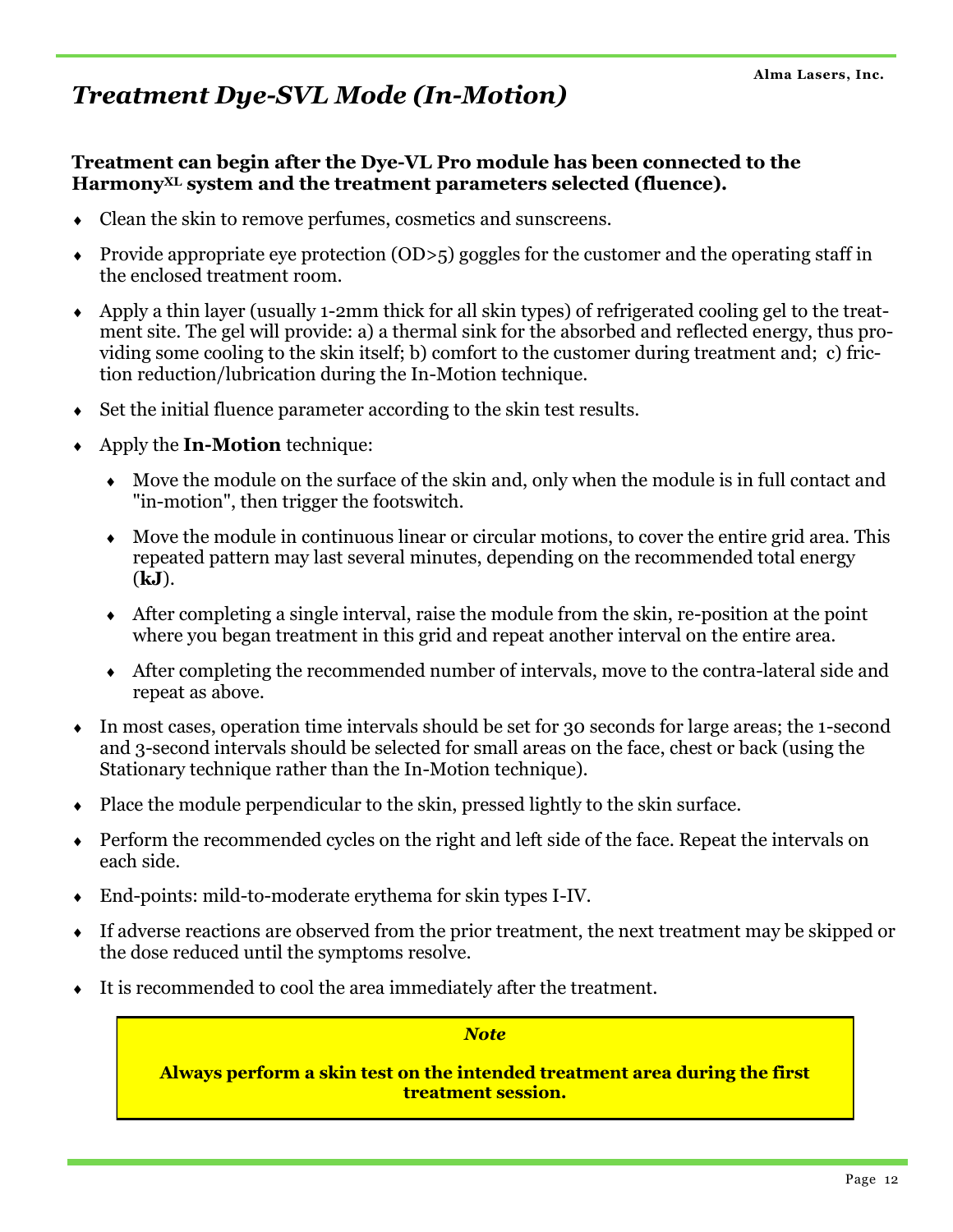## *Suggested Setup Parameters*

| <b>Skin Type</b><br>(Fitzpatrick I-VI) | Fluence $(J/cm2)$ | <b>Cooling</b><br>$(On/Off)^*$ | <b>Total Energy</b><br>$(kJ)$ ** |
|----------------------------------------|-------------------|--------------------------------|----------------------------------|
| $I - II$                               | $3 - 4$           | On                             | $3.2 - 4.3$                      |
| III                                    | $2 - 3$           | On                             | $2.1 - 3.2$                      |
| IV                                     | $\mathbf{2}$      | On                             | 2.1                              |

#### *Dye-SVL Suggested Setup Parameters (30 second intervals)*

*(\*)* Ultrasonic gel must be applied to the skin

(\*\*) The total energy is adjusted for 10x10 cm (100cm2) area. The 1-second and 3-second time intervals are indicated for the **Stationary** technique

#### *Stationary Protocol*

- In the stationary technique, use the 3-second interval; up to 10% overlapping is an acceptable tolerance.
- Set the initial exposure time and influence parameters according to the Table.
- Trigger a pulse by continuously pressing the footswitch for the entire time interval; the module will stop emitting light automatically unless interrupted by the operator (releasing the footswitch). In order to continue, the footswitch must be pressed again.
- Check skin reaction; if there is no apparent skin reaction repeat until end- points are visible.
- Treatment parameters may be increased by 10% every other treatment and subjected to the conditions in the area treated and customer's tolerance.
- Following treatment, gently cleanse the ultrasonic gel from the treated area.
- $\bullet$  If adverse skin effects occur (such as excessive reddening or swelling), you may either reduce the exposure time (1 sec interval) or reduce the fluence.
- It is recommended to cool the area immediately after the treatment.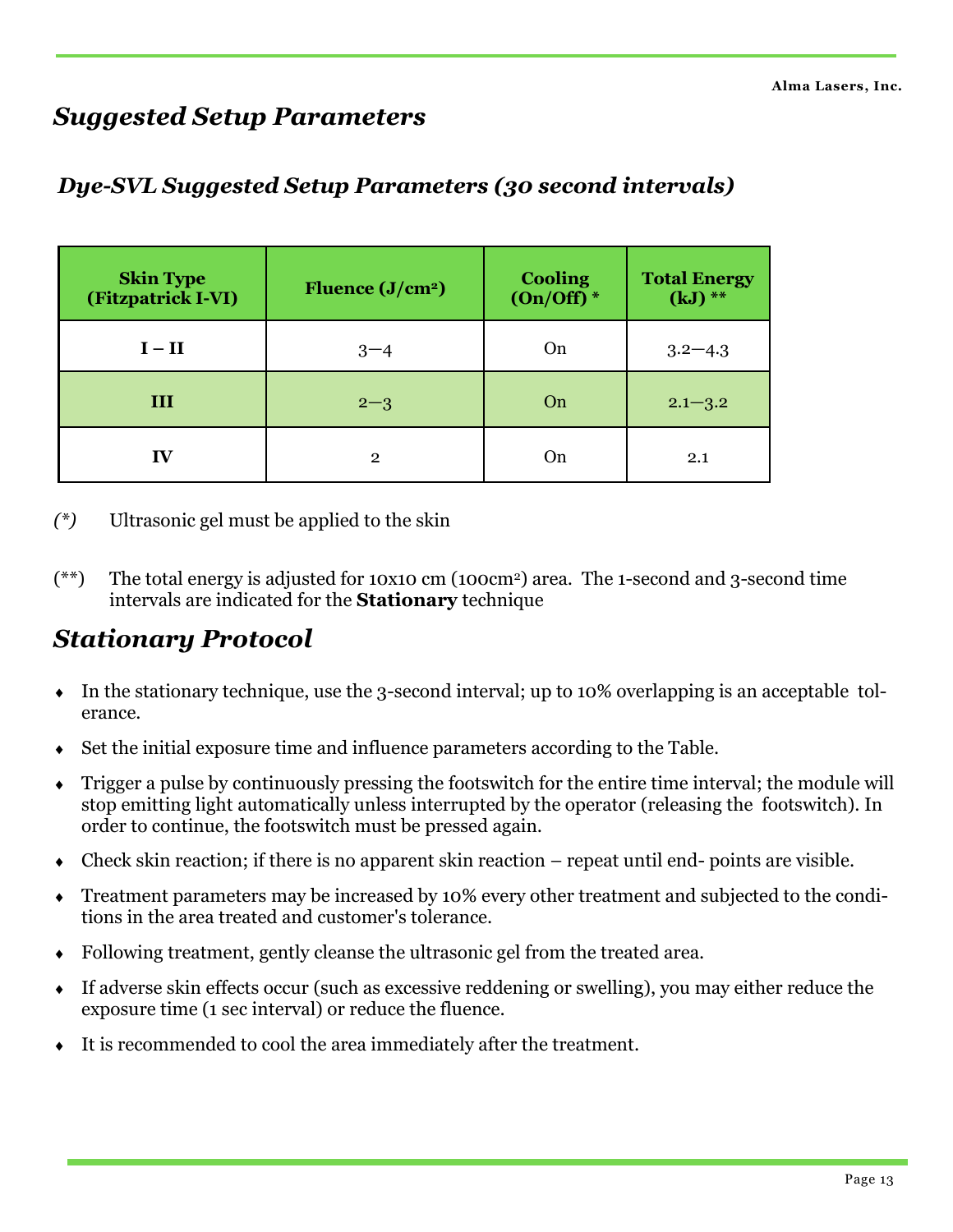## *Treatment of Small Areas*

| <b>Skin Type</b><br>(Fitzpatrick I-VI) | Fluence $(J/cm2)$ | Cooling<br>(On/Off)* | <b>Total Energy</b><br>$(kJ)$ ** |
|----------------------------------------|-------------------|----------------------|----------------------------------|
| $I - II$                               | $3 - 4$           | On                   | $0.3 - 0.4$                      |
| III                                    | $2 - 3$           | On                   | $0.2 - 0.3$                      |
| IV                                     | $\mathbf{2}$      | On                   | 0.2                              |

#### *Small Area Parameters, 3-25 cm<sup>2</sup> , 3 Seconds, In-Motion\**

*Small Area Parameters, 3-25 cm<sup>2</sup> , 1 Second, In-Motion\**

| <b>Skin Type</b><br>(Fitzpatrick I-VI) | Fluency $(J/cm2)$ | <b>Cooling</b><br>$(On/Off)^*$ | <b>Total Energy</b><br>$(kJ)$ ** |
|----------------------------------------|-------------------|--------------------------------|----------------------------------|
| $I - II$                               | $3 - 4$           | On                             | $0.3 - 0.4$                      |
| III                                    | $2 - 3$           | On                             | $0.2 - 0.3$                      |
| IV                                     | $\mathbf{2}$      | On                             | 0.2                              |

*(\*) Apply gel*